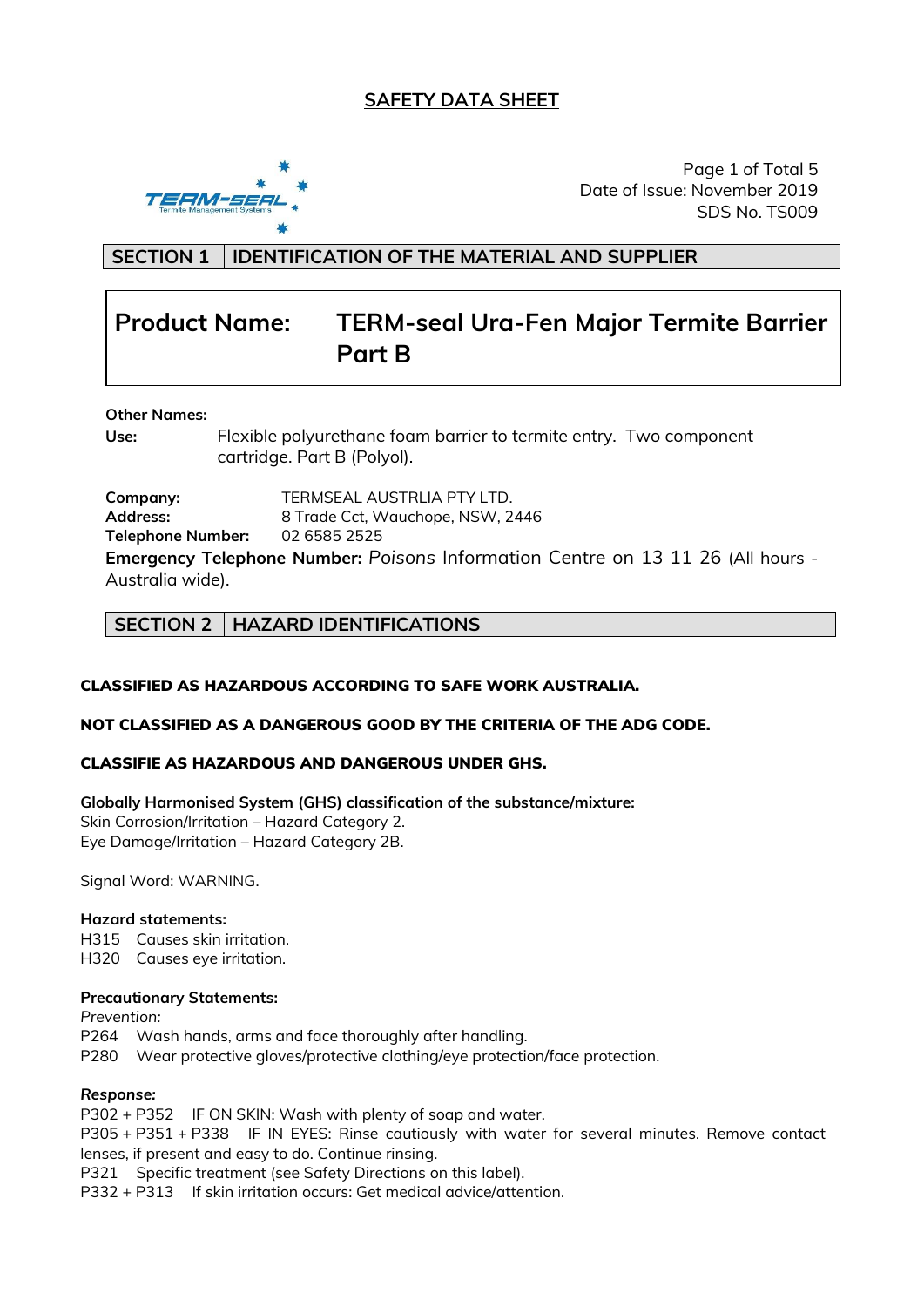P337 + P313 If eye irritation persists: Get medical advice/attention.

P362 Take off contaminated clothing and Wash before reuse.



# **SECTION 3 COMPOSITION/INFORMATION ON INGREDIENTS**

| Ingredient                      | CAS No.    | Content |
|---------------------------------|------------|---------|
| <b>Bifenthrin</b>               | 82657-04-3 | 5q/L    |
| Polyol Blend                    | Mixture    | >60%    |
| Amine Catalyst Blend            | Mixture    | 1-10%   |
| Other non-hazardous ingredients | -          | to 100% |

## **SECTION 4 FIRST AID MEASURES**

| Eye                     | Hold eyes open and flush immediately with large amounts of water. If<br>irritation persists get medical attention.                                                                                       |
|-------------------------|----------------------------------------------------------------------------------------------------------------------------------------------------------------------------------------------------------|
| <b>Inhalation</b>       | If breathing difficulty is experienced increase ventilation or move exposed<br>person to fresh air. If necessary provide artificial respiration by trained<br>personnel and seek medical attention.      |
| <b>Skin</b>             | Remove excess liquid from skin and wash thoroughly with soap and water.<br>Remove contaminated clothing. If irritation develops use a mild skin cream.<br>If irritation persists seek medical attention. |
| Ingestion               | If swallowed drink 1 to 3 glasses of water and seek immediate medical<br>attention. Do not induce vomiting.                                                                                              |
| <b>Advice to Doctor</b> | Treat symptomatically.                                                                                                                                                                                   |

# **SECTION 5 FIRE FIGHTING MEASURES**

| <b>Flammability</b>       | Not flammable. Not combustible.                                                                                                          |
|---------------------------|------------------------------------------------------------------------------------------------------------------------------------------|
| <b>Fire and Explosion</b> | Will smoulder if involved in a major fire. May give off toxic fumes including<br>oxides of carbon and low molecular weight hydrocarbons. |
| Extinguishing             | Use extinguishing media appropriate to the source of the fire. Use water                                                                 |
| Media                     | spray to cool fire-exposed containers.                                                                                                   |
| <b>Hazchem Code</b>       | None allocated                                                                                                                           |

# **SECTION 6 ACCIDENTAL RELEASE MEASURES**

**Spillage Provide ventilation and isolate area.** Absorb spill with sawdust or vermiculite and dispose of in accordance with all applicable federal, state and local regulations. Wash spill area thoroughly with soap and water. Avoid uncontrolled reactions with isocyanates (such as Part A).

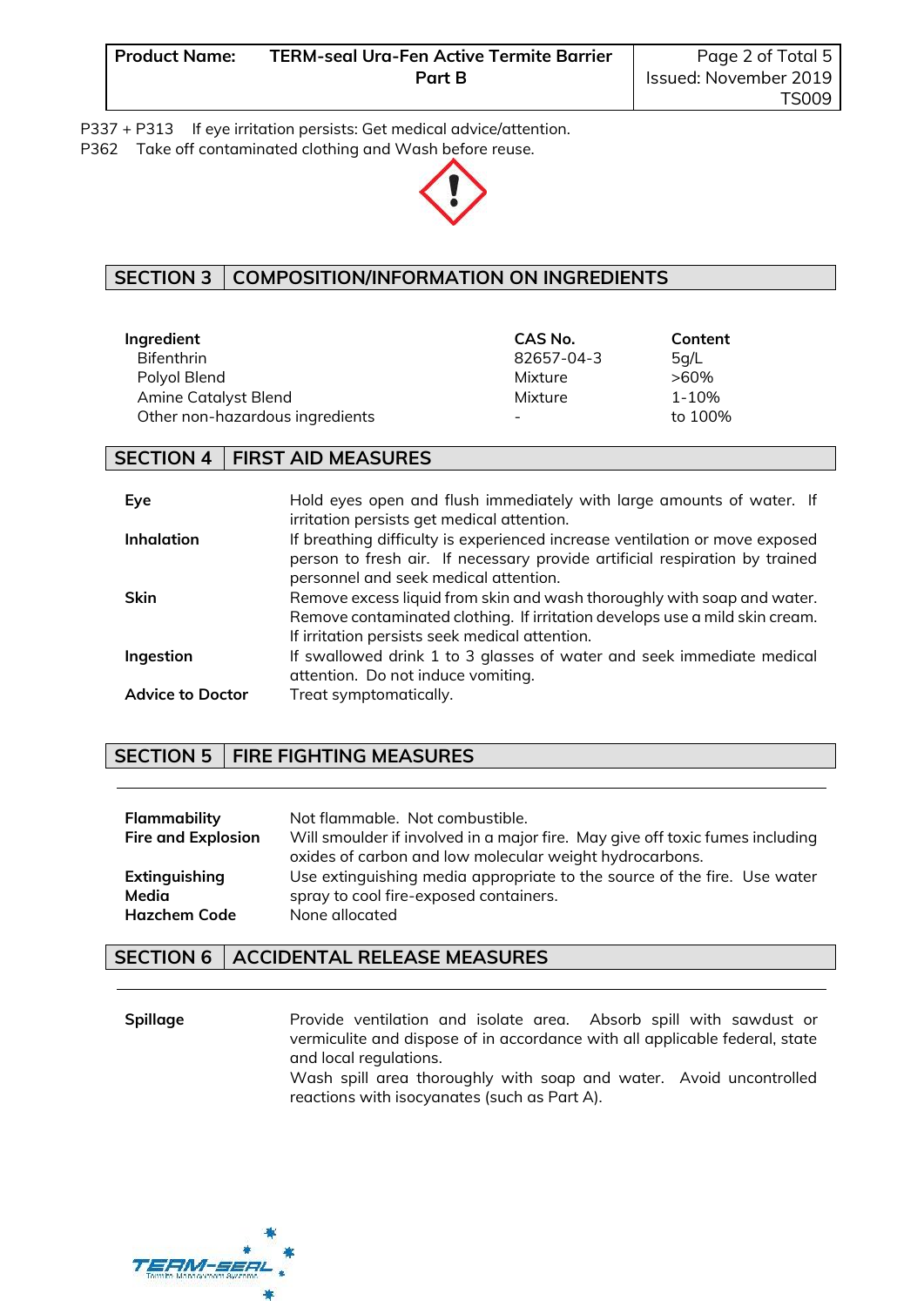### **SECTION 7 HANDLING AND STORAGE**

| <b>Storage</b> | Store in a dry, cool place out of direct sunlight. Storage below 13°C may |  |  |  |  |
|----------------|---------------------------------------------------------------------------|--|--|--|--|
|                | affect foam quality if chemicals are not warmed to room temperature       |  |  |  |  |
|                | before using.                                                             |  |  |  |  |
| Handling       | Avoid contact with skin and eyes. Read the product label before use.      |  |  |  |  |
|                | Always wash hands before eating, smoking or using the toilet.             |  |  |  |  |

### **SECTION 8 EXPOSURE CONTROLS / PERSONAL PROTECTION**

| <b>Exposure Standards</b>   | None allocated                                                                                    |
|-----------------------------|---------------------------------------------------------------------------------------------------|
| <b>Biological Limits</b>    | None allocated                                                                                    |
| <b>Engineering Controls</b> | Natural ventilation is adequate under normal conditions of use.                                   |
|                             | Keep containers closed when not in use.                                                           |
| <b>PPE</b>                  | CLOTHING: Wear suitable protective clothing to prevent skin                                       |
|                             | contact.                                                                                          |
|                             | GLOVES: Wear chemical-resistant gloves to prevent skin contact.<br>natural rubber (latex) or PVC. |
|                             | EYES: Wear safety glasses with side shields, chemical goggles or                                  |
|                             | face shield.                                                                                      |
|                             | RESPIRATORY PROTECTION: Avoid breathing vapours/gases.                                            |
|                             | Use respirators in accordance with AS/NZS1715/1716.                                               |

### **SECTION 9 PHYSICAL AND CHEMICAL PROPERTIES**

**Odour** Characteristic **Solubility (water)** Not determined **pH (neat)** Not applicable **1996** Millow Moto Millow Moto Millow Millow Millow Millow Millow Millow Millow Millow Millow Millow Millow Millow Millow Millow Millow Millow Millow Millow Millow Millow Millow Millow Millow Mil **Vapour Pressure** Not determined **Flammability** Not flammable **Vapour Density** 11.71 psi @55°C **Flash Point** >65°C **Boiling Point** Not determined **Upper Explosion Limit** Not applicable **Specific Gravity** 1.115 @ 20°C **Lower Explosion Limit** Not applicable

**Appearance** Blue/purple liquid **Evaporation Rate** Not applicable

# **SECTION 10 STABILITY AND REACTIVITY**

| <b>Chemical Stability</b>  | Stable under normal conditions of use.                                                                       |
|----------------------------|--------------------------------------------------------------------------------------------------------------|
| <b>Conditions to Avoid</b> | Heat and open flames.                                                                                        |
| <b>Material to Avoid</b>   | Strong oxidizing agents.                                                                                     |
| Decomposition              | Emits carbon monoxide, carbon dioxide and low molecular weight<br>hydrocarbons when heated to decomposition. |
| <b>Hazardous Reactions</b> | Reacts violently with isocyanates (such as Part A).                                                          |

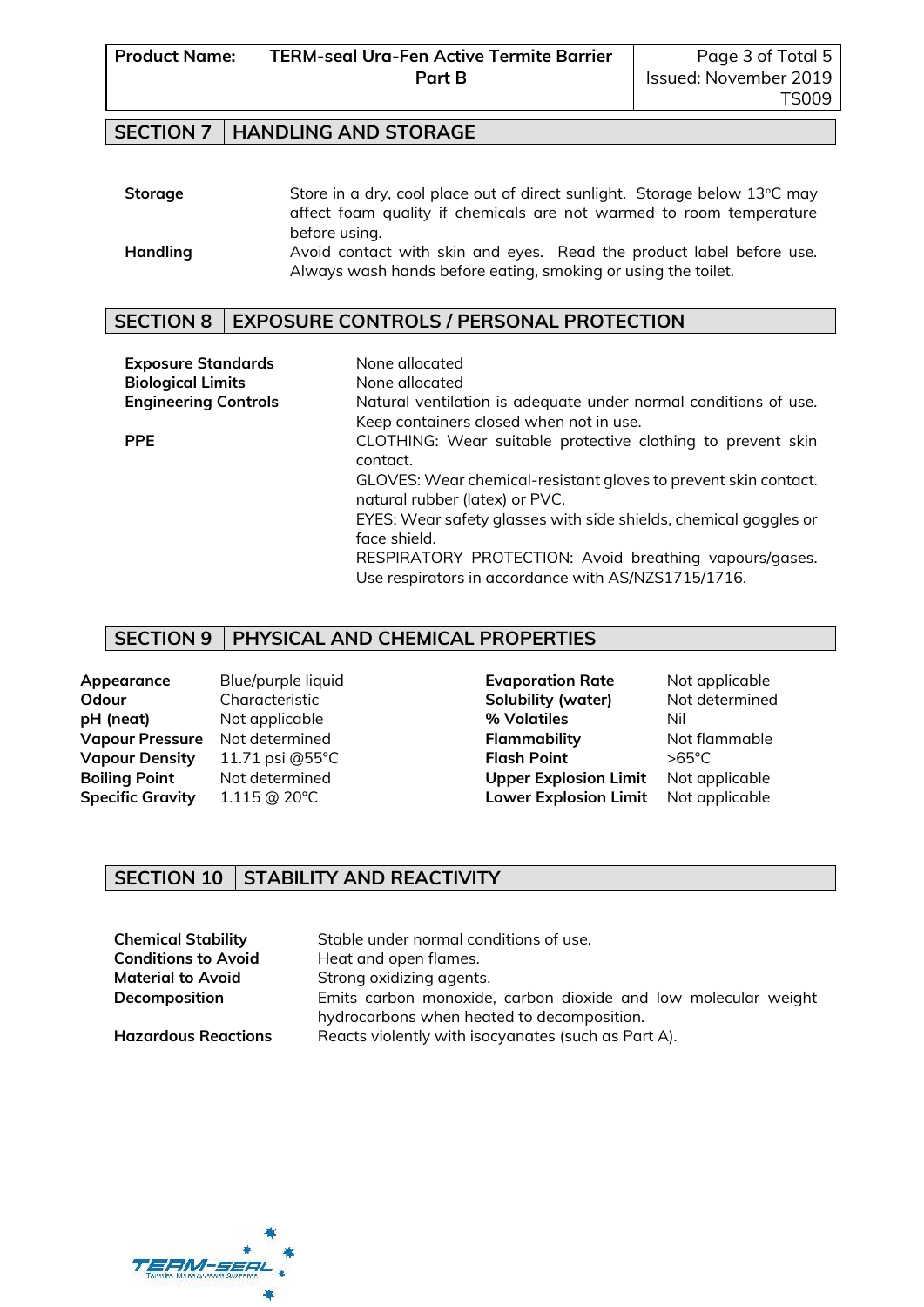### **SECTION 11 TOXICOLOGICAL INFORMATION**

| <b>Health Hazard Summary</b> | No adverse health effects expected if this product is handled in<br>accordance with this Safety Data Sheet and the product label. |
|------------------------------|-----------------------------------------------------------------------------------------------------------------------------------|
| Eye                          | May cause irritation to the eyes, with effects including tearing, pain,<br>stinging and blurred vision.                           |
| <b>Inhalation</b>            | Inhalation of vapour or mist may irritate the upper respiratory<br>system.                                                        |
| <b>Skin</b>                  | May cause localised irritation with effects including redness, swelling<br>and itchiness.                                         |
| Ingestion                    | Ingestion of large quantities may cause gastrointestinal irritation,<br>nausea and diarrhoea.                                     |
| <b>Toxicity Data</b>         | Practically non-toxic                                                                                                             |

### **SECTION 12 | ECOLOGICAL INFORMATION**

| Ecotoxicity            | Harmful to gaugtic organisms. Do not contaminate waterways with<br>this product. |
|------------------------|----------------------------------------------------------------------------------|
| <b>Persistence and</b> |                                                                                  |
| degradability          | This product is biodegradable.                                                   |

## **SECTION 13 DISPOSAL CONSIDERATIONS**

| <b>Waste Disposal</b> | Dispose of unused material through a licensed waste contractor.              |
|-----------------------|------------------------------------------------------------------------------|
| Legislation           | Dispose of in accordance with relevant state, federal and local legislation. |

### **SECTION 14 TRANSPORT INFORMATION**

#### **NOT CLASSIFIED AS A DANGEROUS GOOD BY THE CRITERIA OF THE ADG CODE**

| <b>Shipping Name</b> None allocated |                |                                            |                |                       |                |
|-------------------------------------|----------------|--------------------------------------------|----------------|-----------------------|----------------|
| UN No.                              | None allocated | DG Class                                   | None allocated | Subsidiary<br>Risk(s) | None allocated |
| <b>Packing Group</b>                |                | None allocated Hazchem Code None allocated |                | <b>FPG</b>            | Non allocated  |

### **SECTION 15 REGULATORY INFORMATION**

Not classified as a hazardous substance according to criteria of Safe Work Australia. Under the Standard for Uniform Scheduling of Medicines and Poisons (SUSMP), this product is not a Scheduled poison.

This product is registered under the Agricultural and Veterinary Chemicals Code Act 1994. Product Registration No. 63003/59168.

Product is not classified as a Dangerous Good according to the ADG Code (7<sup>th</sup> Ed), the International Maritime Dangerous Goods (IMDG) Code and the International Air Transport Association (IATA). *Requirements concerning special training:*